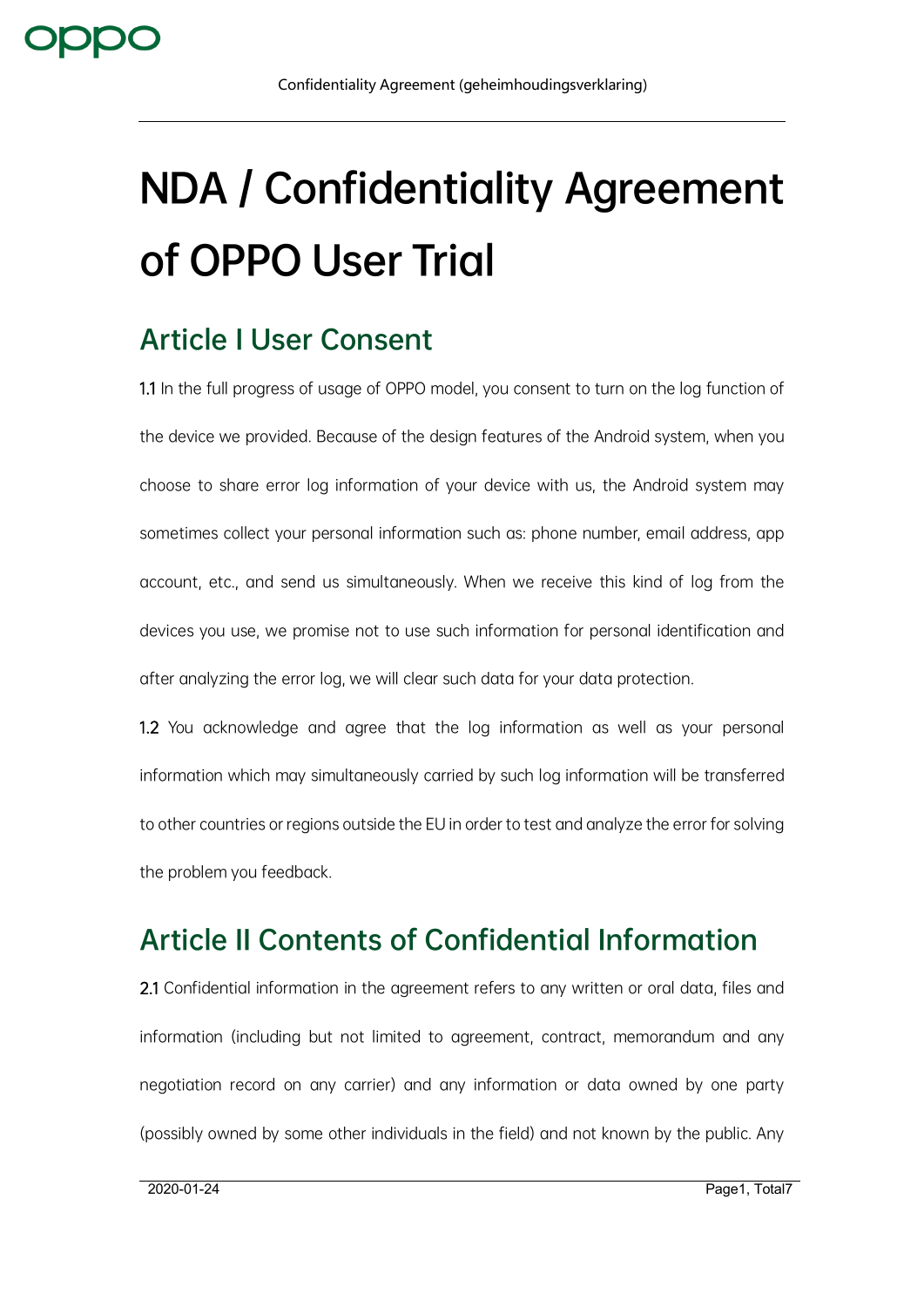disclosure, spreading or improper use of such information or data will damage interests of the party (the discloser) whether the party (the discloser) has declared responsibility for confidentiality of such information or data beforehand or whether the information or data are confidential (Actions of the receiver or its representative are deemed as actions of its company or organization, the same below). The confidential information includes but is not limited to information or data of one party reflected or recorded in written form, oral form or other visual forms or other carrier (such as electronic document, optical disk, magnetic disk, magnetic tape and video tape). It is related to commerce, technology, management, law (including but not limited to lawsuit and arbitration), personnel, labor force, business or company development strategy. In addition, such information includes but is not limited to technology, engineering design, circuit design, production method, formula, process flow, technical index, computer program, software, database, source code, physical object code, design, concept, drawing, sample, model, picture, price, contract, application to relevant government departments, thoughts, R&D contents, formula, specification, manual, business plan, diagram, flow chart, customer list and related information, market expansion plan, goods channel, financial and tax statement and information of either party. Based on consensus between both parties, all information or data disclosed by either party to the other party shall be deemed as confidential information or data unless the discloser specifically declares them as non-confidential data or information.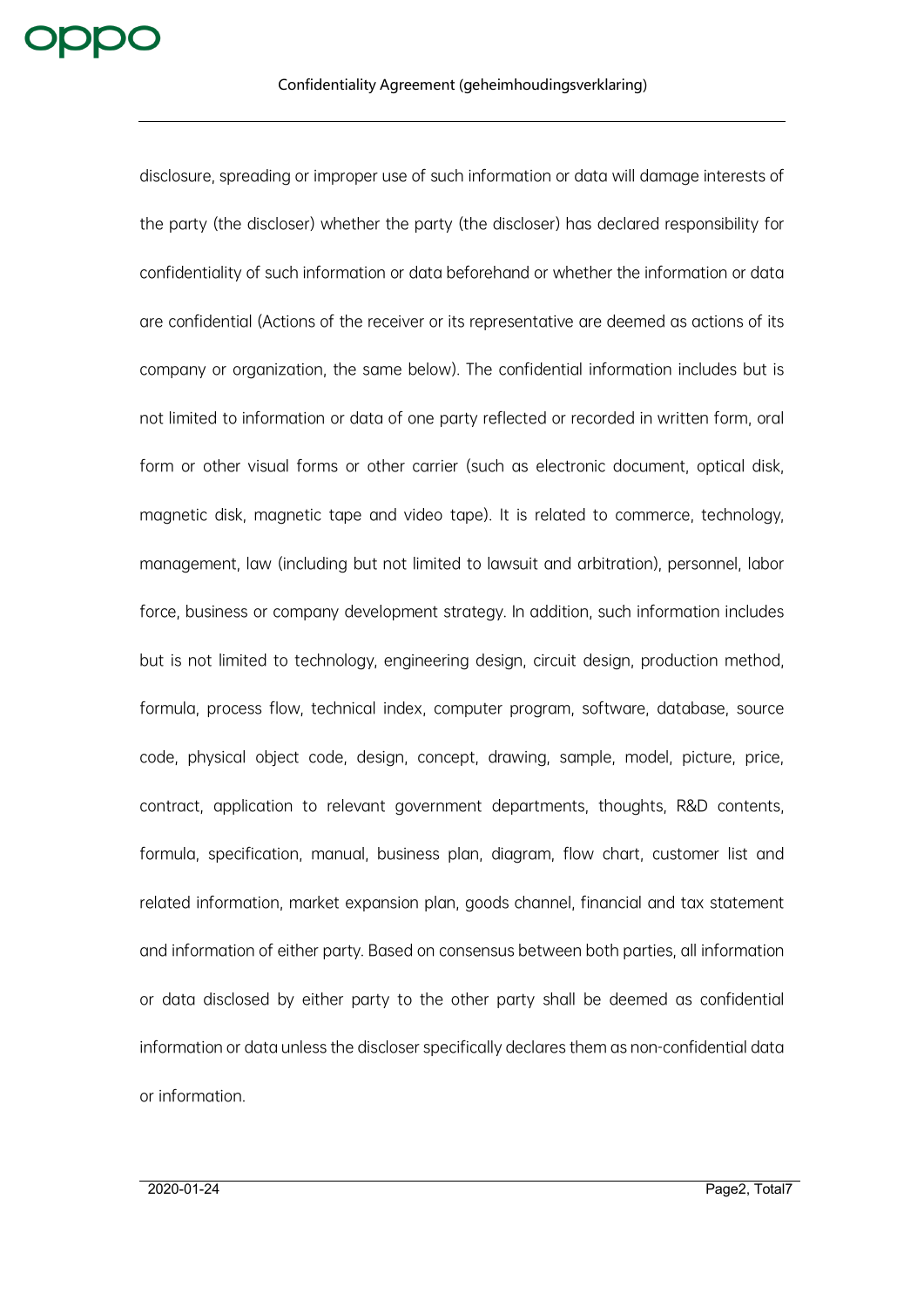## **Article III Confidentiality Obligations**

#### **3.1 Contents of Confidential Information**

3.1 The receiver is entitled to only employ confidential information for items agreed by both parties.

3.2 The receiver is entitled to only disclose confidential information to employees deserving to know details for items agreed by both parties. Moreover, the receiver shall ensure its employees are bound by the same level of confidentiality clauses in the agreement at least and bear liabilities once its employees breach relevant provisions of the agreement anytime under any circumstance.

3.3 The receiver shall take all reasonable measures, which are not inferior to measures taken to protect its similar confidential information, to keep confidential information disclosed by the discloser. This aims to prevent confidential information being stolen or (and) disclosed, employed for unauthorized purpose or leaked arising from any carelessness of the third party.

3.4 Upon knowing confidential information is employed or disclosed for unauthorized purpose, the receiver shall inform the discloser at once and help the discloser take related corrective measures at its own expense.

3.5 Unless used for purposes stipulated by provision 2.1 and 2.2 of the agreement and authorized by the discloser in writing beforehand, the receiver shall not wholly or partially copy or reprint the confidential information in any form. Any duplicated or reprinted copy of confidential information shall be clearly marked as possession of the discloser and with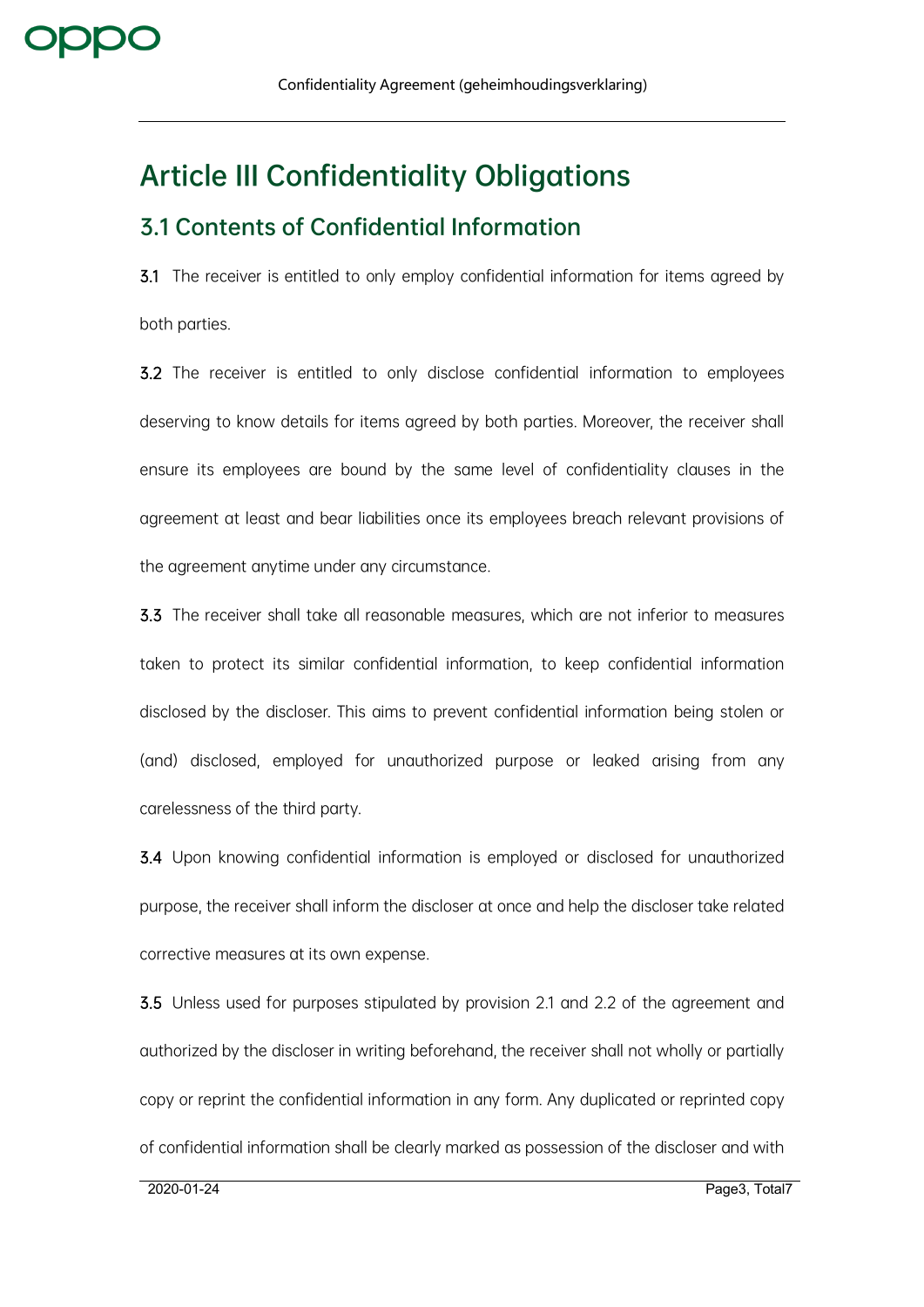

"Confidential", "Private" or other similar words.

### **Article IV Confidentiality Clause**

All testing project, whether it's company's strategic project or not, is required to carry out confidentiality plan, special confidentiality requirements of the project are as follows: 4.1 Before the product launching, team members shall not instigate or acquiesce external partners to take photos of the products.

4.2 Any drawing or documents of all testing project shall not be given to any third party unrelated to the project.

4.3 Any original device, device model, and other materials related to overall appearance design information of project all testing project shall not be placed or left on the desk and any other place where there is contact with outsiders.

4.4 Before the product launching, any unrelated personnel / supplier cannot talk about or inquire the device size, project schedules and other confidential content of project all testing project.

4.5 Except for the normal marketing and advertising, anyone is prohibited to disclose any information of the product on the network (e.g. Facebook, Pantip, the official website, forums, etc.) before the launching press conference.

4.6 At public places (Central, bus, etc.) or external personnel gathering places, it's prohibited to disclose the content related to the project by talking or showing DEMO or in any other ways.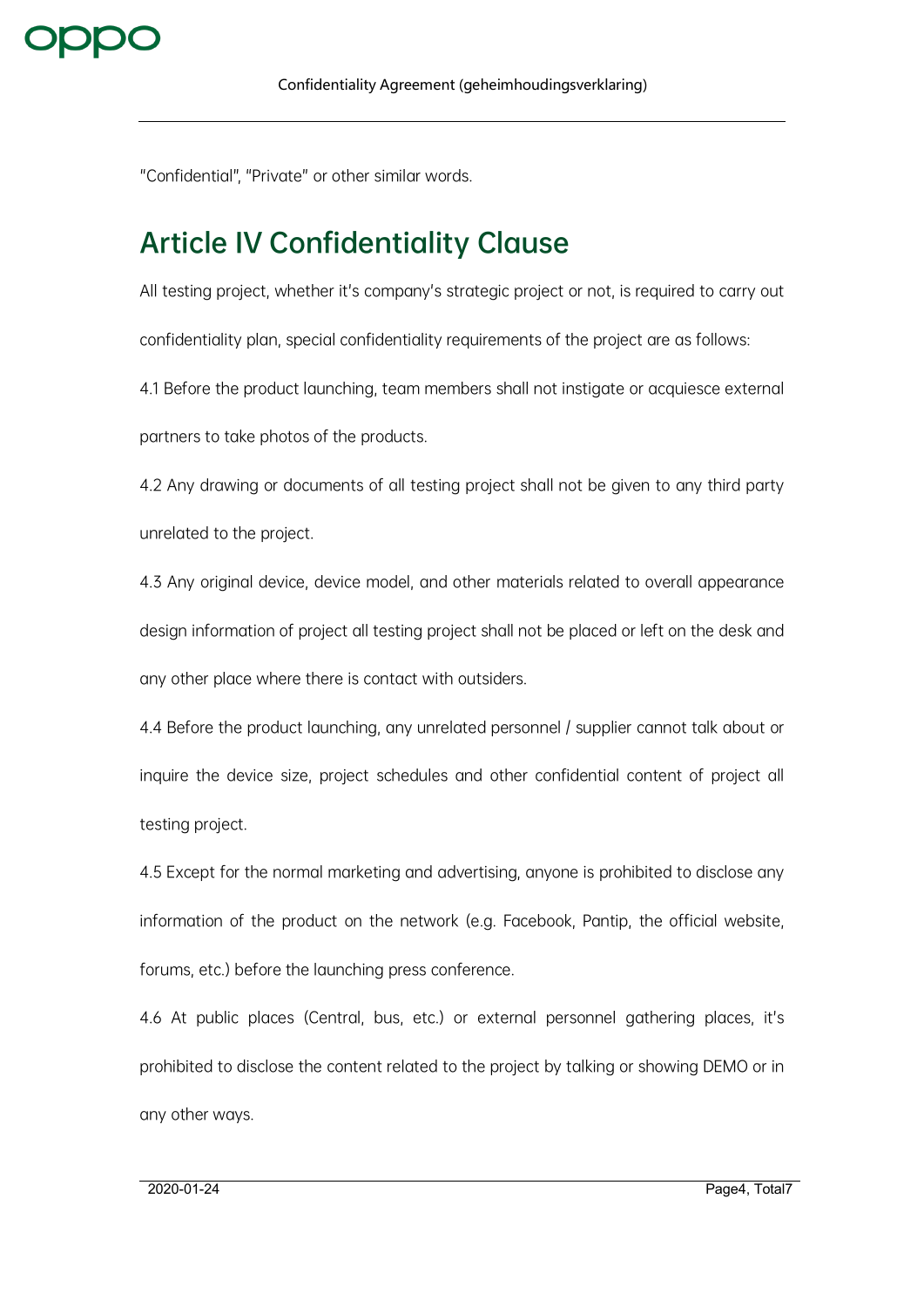## **Article V Penalties for Breach of the Agreement**

5.1 Above 3.1 to 3.8, if any one violation occurred, it will be handled as serious leak event

in accordance with information management requirements.

5.2 Once breaching relevant regulations of the agreement, the discloser shall also bear

reasonable expenses on taking corrective measures (including but not limited to

investigation fee, fee on enforcing the compensation and reasonable legal expense).

## **Article VI Other Regulations**

- 1. Rights and obligations under the agreement shall not be transferred.
- 2. The agreement has contained all understandings towards its details. In case of any contradiction of the agreement with related negotiations, letters and stipulations before the agreement is signed, the agreement shall prevail.
- 3. Any amendment or supplementation to the agreement shall be subject to supplementary agreement signed between both parties. Otherwise, it is invalid.
- 4. The situation that the discloser has not executed its rights or has delayed to execute its rights shall not constitute surrender of the rights. Any independent or partial execution of the rights shall not interfere with other rights or further execution of other rights.
- 5. An invalid clause under the agreement according to relevant laws has no impact on validity of other clauses under the agreement. Both the discloser and the receiver shall agree to substitute with a clause mostly similar with the invalid clause in terms of purpose and economic benefit. However, such substitution shall not deprive one party or both parties from tangible interests under the agreement.
- 6. The agreement shall take effect after being signed and affixed with seal by both parties. Upon any difference in date of signing, the final date shall prevail.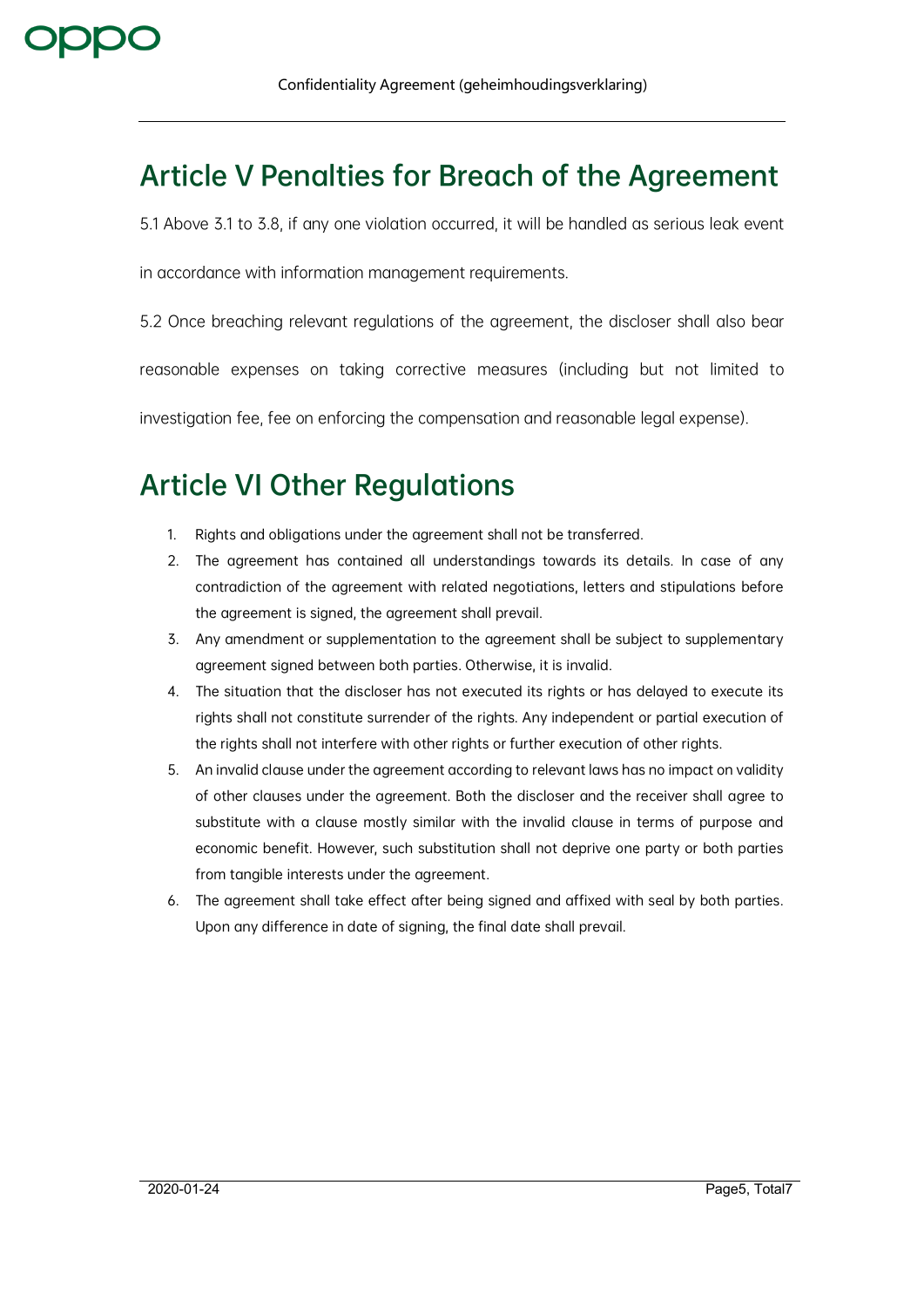## **Article VII User Trial Description**

#### **7.1 Types of issues that need attention**

Please consult the "Focus points" document for more information. This document will be shared as soon as you have signed this document.

#### **7.2 Trial users' obligations and responsibilities**

- 1. The testers in this trial should be able to open the log at any time during the period of the test, when asked by OPPO or T-Mobile personnel. To open the log please consult the "Introduction" document, which will be shared after signing this document.
- 2. The testers in this test are obligated to cooperate with the trial responsible personnel to confirm the necessary information or assist in the verification.
- 3. The testers need to provide feedback on various issues during the trial period and provide valid log information.

#### **7.3 Other**

During the trial process, if there is a sample damaged, such as: a broken screen, the phone can't be used normally, etc., please inform the responsible person in charge to replace the sample when needed. If the sample is lost or stolen due to poor personal storage, the individual should comply with the company's regulation which is compensation (compensation price does not exceed the market sales price).

Note: The above confidentiality terms of the agreement is with immediate effect by signing on site. User trail members herein are defined as information receiver and Party B.